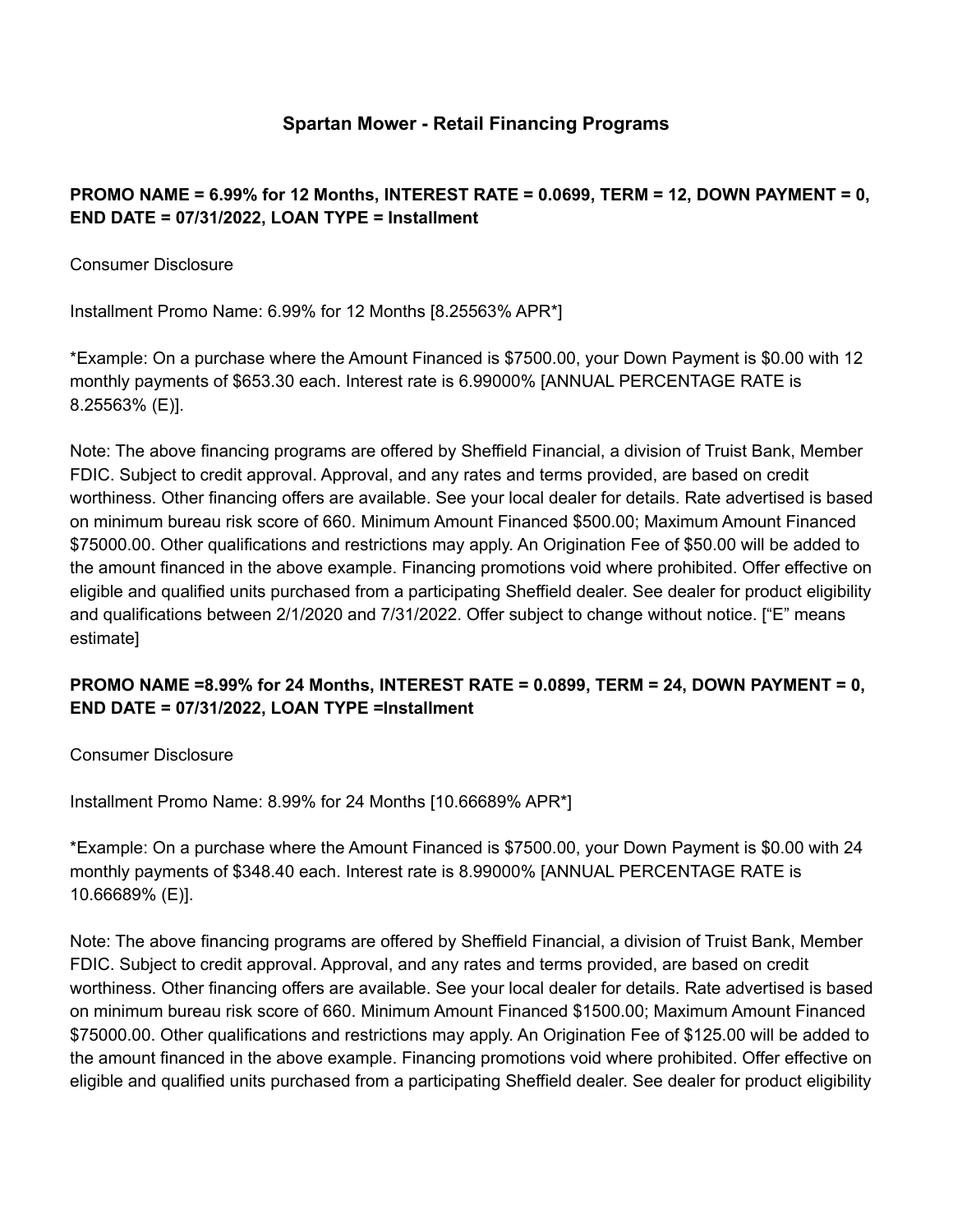## **PROMO NAME =10.99% for 36 Months, INTEREST RATE = 0.1099, TERM = 36, DOWN PAYMENT = 0, END DATE = 07/31/2022, LOAN TYPE =Installment**

Consumer Disclosure

Installment Promo Name: 10.99% for 36 Months [12.15976% APR\*]

\*Example: On a purchase where the Amount Financed is \$7500.00, your Down Payment is \$0.00 with 36 monthly payments of \$249.68 each. Interest rate is 10.99000% [ANNUAL PERCENTAGE RATE is 12.15976% (E)].

Note: The above financing programs are offered by Sheffield Financial, a division of Truist Bank, Member FDIC. Subject to credit approval. Approval, and any rates and terms provided, are based on credit worthiness. Other financing offers are available. See your local dealer for details. Rate advertised is based on minimum bureau risk score of 660. Minimum Amount Financed \$1500.00; Maximum Amount Financed \$75000.00. Other qualifications and restrictions may apply. An Origination Fee of \$125.00 will be added to the amount financed in the above example. Financing promotions void where prohibited. Offer effective on eligible and qualified units purchased from a participating Sheffield dealer. See dealer for product eligibility and qualifications between 2/1/2020 and 7/31/2022. Offer subject to change without notice. ["E" means estimate]

# **PROMO NAME =12.99% for 48 Months, INTEREST RATE = 0.1299, TERM = 48, DOWN PAYMENT = 0, END DATE = 07/31/2022, LOAN TYPE =Installment**

Consumer Disclosure

Installment Promo Name: 12.99% for 48 Months [13.90730% APR\*]

\*Example: On a purchase where the Amount Financed is \$7500.00, your Down Payment is \$0.00 with 48 monthly payments of \$204.60 each. Interest rate is 12.99000% [ANNUAL PERCENTAGE RATE is 13.90730% (E)].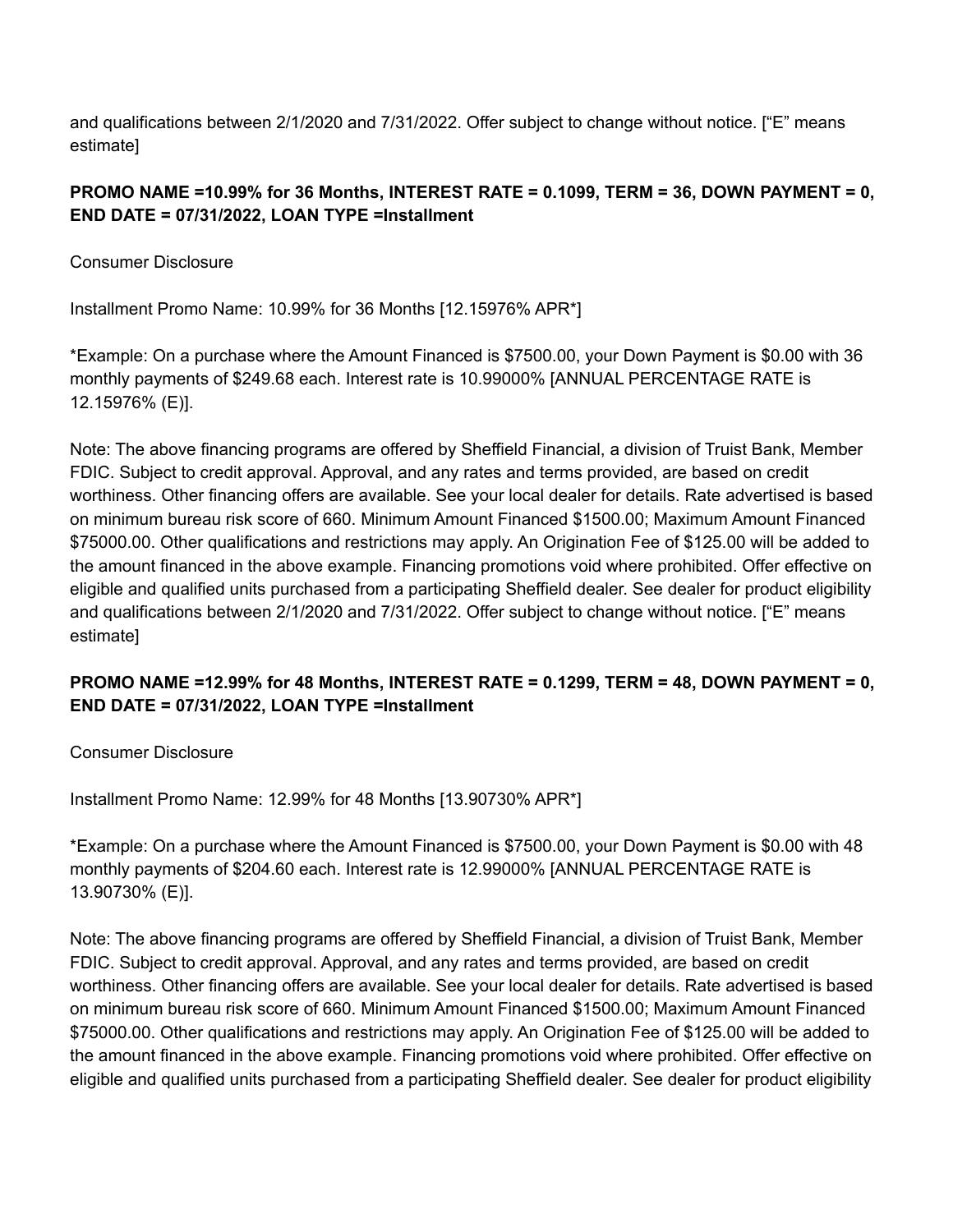## **PROMO NAME =OPE Thin File-13.99% for 36 Months, INTEREST RATE = 0.1399, TERM = 36, DOWN PAYMENT = 0, END DATE = 07/31/2022, LOAN TYPE =Installment**

Consumer Disclosure

Installment Promo Name: OPE Thin File-13.99% for 36 Months [14.90468% APR\*]

\*Example: On a purchase where the Amount Financed is \$7500.00, your Down Payment is \$0.00 with 36 monthly payments of \$259.64 each. Interest rate is 13.99000% [ANNUAL PERCENTAGE RATE is 14.90468% (E)].

Note: The above financing programs are offered by Sheffield Financial, a division of Truist Bank, Member FDIC. Subject to credit approval. Approval, and any rates and terms provided, are based on credit worthiness. Other financing offers are available. See your local dealer for details. Rate advertised is based on minimum bureau risk score of 660. Minimum Amount Financed \$1500.00; Maximum Amount Financed \$15000.00. Other qualifications and restrictions may apply. An Origination Fee of \$125.00 will be added to the amount financed in the above example. Financing promotions void where prohibited. Offer effective on eligible and qualified units purchased from a participating Sheffield dealer. See dealer for product eligibility and qualifications between 2/1/2020 and 7/31/2022. Offer subject to change without notice. ["E" means estimate]

# **PROMO NAME =Sub Prime Program 6.99% for 36 Months, INTEREST RATE = 0.0699, TERM = 36, DOWN PAYMENT = 0, END DATE = 07/31/2022, LOAN TYPE =Installment**

Consumer Disclosure

Installment Promo Name: Sub Prime Program 6.99% for 36 Months [8.11765% APR\*]

\*Example: On a purchase where the Amount Financed is \$7500.00, your Down Payment is \$0.00 with 36 monthly payments of \$235.43 each. Interest rate is 6.99000% [ANNUAL PERCENTAGE RATE is 8.11765% (E)].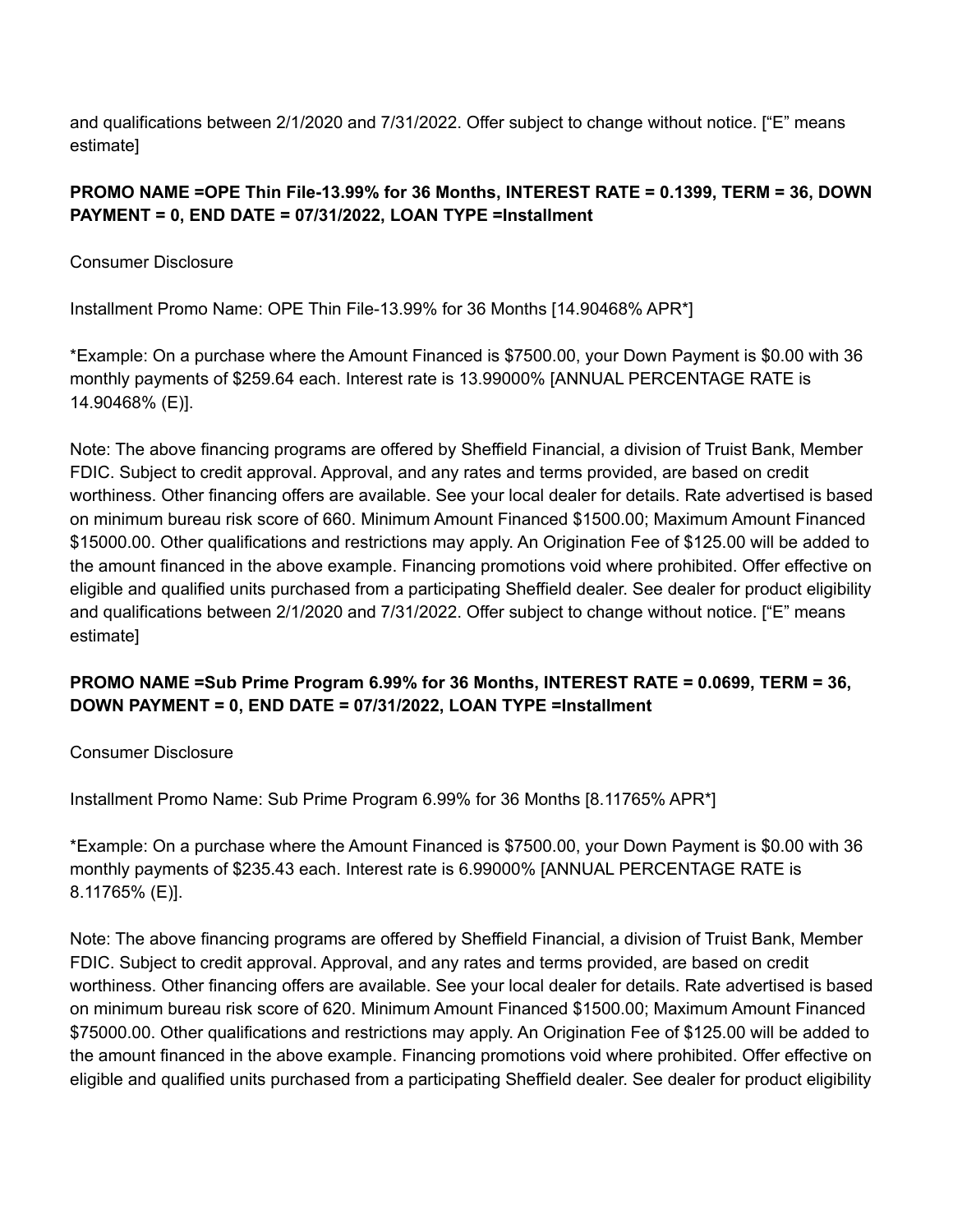## **PROMO NAME =Mow NOW Pay LATER 0% for 24 Months, INTEREST RATE = 0, TERM = 24, DOWN PAYMENT = 0, END DATE = 07/31/2022, LOAN TYPE =Installment**

Consumer Disclosure

Installment Promo Name: Mow NOW Pay LATER 0% for 24 Months [1.44358% APR\*]

\*Example: On a purchase where the Amount Financed is \$7500.00, your Down Payment is \$0.00; no interest FOR with 24 monthly payments of \$318.75 each. Interest rate is 0.00000% [ANNUAL PERCENTAGE RATE is 1.44358% (E)].

Note: The above financing programs are offered by Sheffield Financial, a division of Truist Bank, Member FDIC. Subject to credit approval. Approval, and any rates and terms provided, are based on credit worthiness. Other financing offers are available. See your local dealer for details. Rate advertised is based on minimum bureau risk score of 700. Minimum Amount Financed \$1500.00; Maximum Amount Financed \$75000.00. Other qualifications and restrictions may apply. An Origination Fee of \$150.00\* will be added to the amount financed in the above example. Financing promotions void where prohibited. Offer effective on eligible and qualified units purchased from a participating Sheffield dealer. See dealer for product eligibility and qualifications between 5/1/2022 and 7/31/2022. Offer subject to change without notice. ["E" means estimate]

# **PROMO NAME =Mow NOW Pay LATER 2.99% for 36 Months, INTEREST RATE = 0.0299, TERM = 36, DOWN PAYMENT = 0, END DATE = 07/31/2022, LOAN TYPE =Installment**

Consumer Disclosure

Installment Promo Name: Mow NOW Pay LATER 2.99% for 36 Months [3.23703% APR\*]

\*Example: On a purchase where the Amount Financed is \$7500.00, your Down Payment is \$0.00; no interest FOR 150 DAYS with 36 monthly payments of \$220.63 each. Interest rate is 2.99000% [ANNUAL PERCENTAGE RATE is 3.23703% (E)].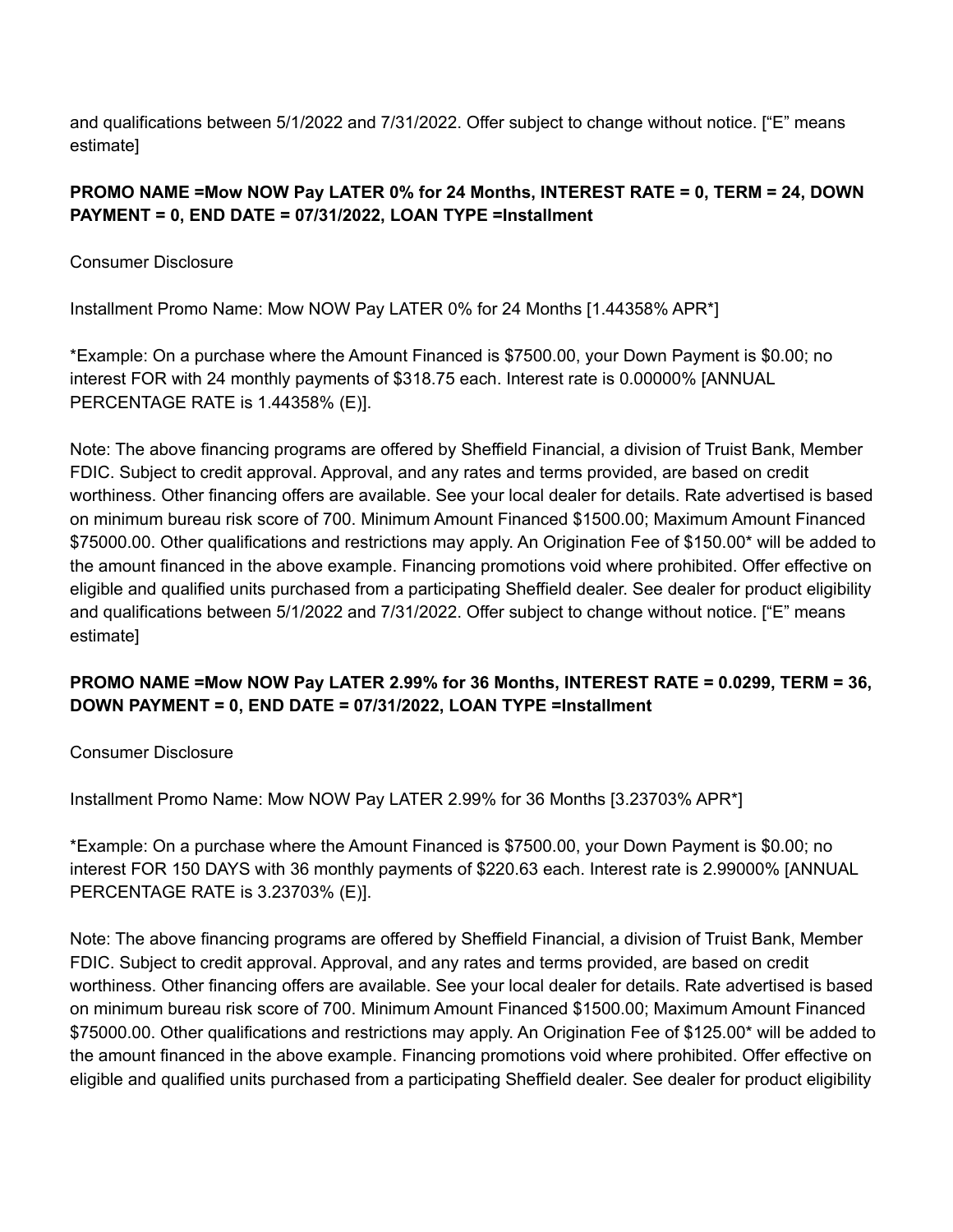### **PROMO NAME =Mow NOW Pay LATER 3.99% for 48 Months, INTEREST RATE = 0.0399, TERM = 48, DOWN PAYMENT = 0, END DATE = 07/31/2022, LOAN TYPE =Installment**

Consumer Disclosure

Installment Promo Name: Mow NOW Pay LATER 3.99% for 48 Months [4.14263% APR\*]

\*Example: On a purchase where the Amount Financed is \$7500.00, your Down Payment is \$0.00; no interest FOR 120 DAYS with 48 monthly payments of \$172.12 each. Interest rate is 3.99000% [ANNUAL PERCENTAGE RATE is 4.14263% (E)].

Note: The above financing programs are offered by Sheffield Financial, a division of Truist Bank, Member FDIC. Subject to credit approval. Approval, and any rates and terms provided, are based on credit worthiness. Other financing offers are available. See your local dealer for details. Rate advertised is based on minimum bureau risk score of 700. Minimum Amount Financed \$1500.00; Maximum Amount Financed \$75000.00. Other qualifications and restrictions may apply. An Origination Fee of \$125.00\* will be added to the amount financed in the above example. Financing promotions void where prohibited. Offer effective on eligible and qualified units purchased from a participating Sheffield dealer. See dealer for product eligibility and qualifications between 5/1/2022 and 7/31/2022. Offer subject to change without notice. ["E" means estimate]

# **PROMO NAME =0% for 36 Months, INTEREST RATE = 0, TERM = 36, DOWN PAYMENT = 0, END DATE = 07/31/2022, LOAN TYPE =Installment**

Consumer Disclosure

Installment Promo Name: 0% for 36 Months [0.86557% APR\*]

\*Example: On a purchase where the Amount Financed is \$7500.00, your Down Payment is \$0.00 with 36 monthly payments of \$211.12 each. Interest rate is 0.00000% [ANNUAL PERCENTAGE RATE is 0.86557% (E)].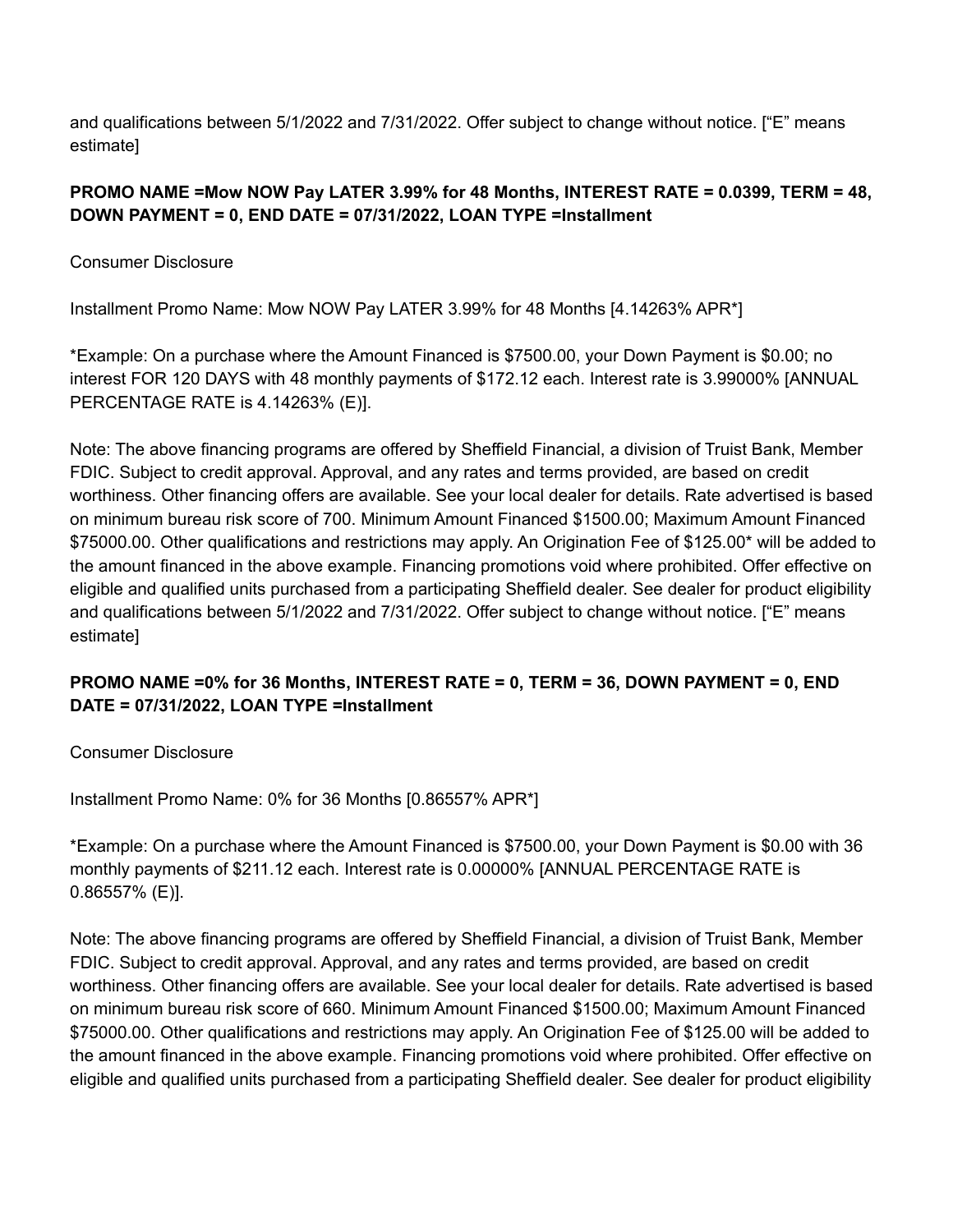## **PROMO NAME =0% for 48 Months, INTEREST RATE = 0, TERM = 48, DOWN PAYMENT = 0, END DATE = 07/31/2022, LOAN TYPE =Installment**

Consumer Disclosure

Installment Promo Name: 0% for 48 Months [0.65327% APR\*]

\*Example: On a purchase where the Amount Financed is \$7500.00, your Down Payment is \$0.00 with 48 monthly payments of \$158.34 each. Interest rate is 0.00000% [ANNUAL PERCENTAGE RATE is 0.65327% (E)].

Note: The above financing programs are offered by Sheffield Financial, a division of Truist Bank, Member FDIC. Subject to credit approval. Approval, and any rates and terms provided, are based on credit worthiness. Other financing offers are available. See your local dealer for details. Rate advertised is based on minimum bureau risk score of 700. Minimum Amount Financed \$1500.00; Maximum Amount Financed \$75000.00. Other qualifications and restrictions may apply. An Origination Fee of \$125.00 will be added to the amount financed in the above example. Financing promotions void where prohibited. Offer effective on eligible and qualified units purchased from a participating Sheffield dealer. See dealer for product eligibility and qualifications between 5/1/2022 and 7/31/2022. Offer subject to change without notice. ["E" means estimate]

# **PROMO NAME =1.99% for 48 Months, INTEREST RATE = 0.0199, TERM = 48, DOWN PAYMENT = 0, END DATE = 07/31/2022, LOAN TYPE =Installment**

Consumer Disclosure

Installment Promo Name: 1.99% for 48 Months [2.81351% APR\*]

\*Example: On a purchase where the Amount Financed is \$7500.00, your Down Payment is \$0.00 with 48 monthly payments of \$165.39 each. Interest rate is 1.99000% [ANNUAL PERCENTAGE RATE is 2.81351% (E)].